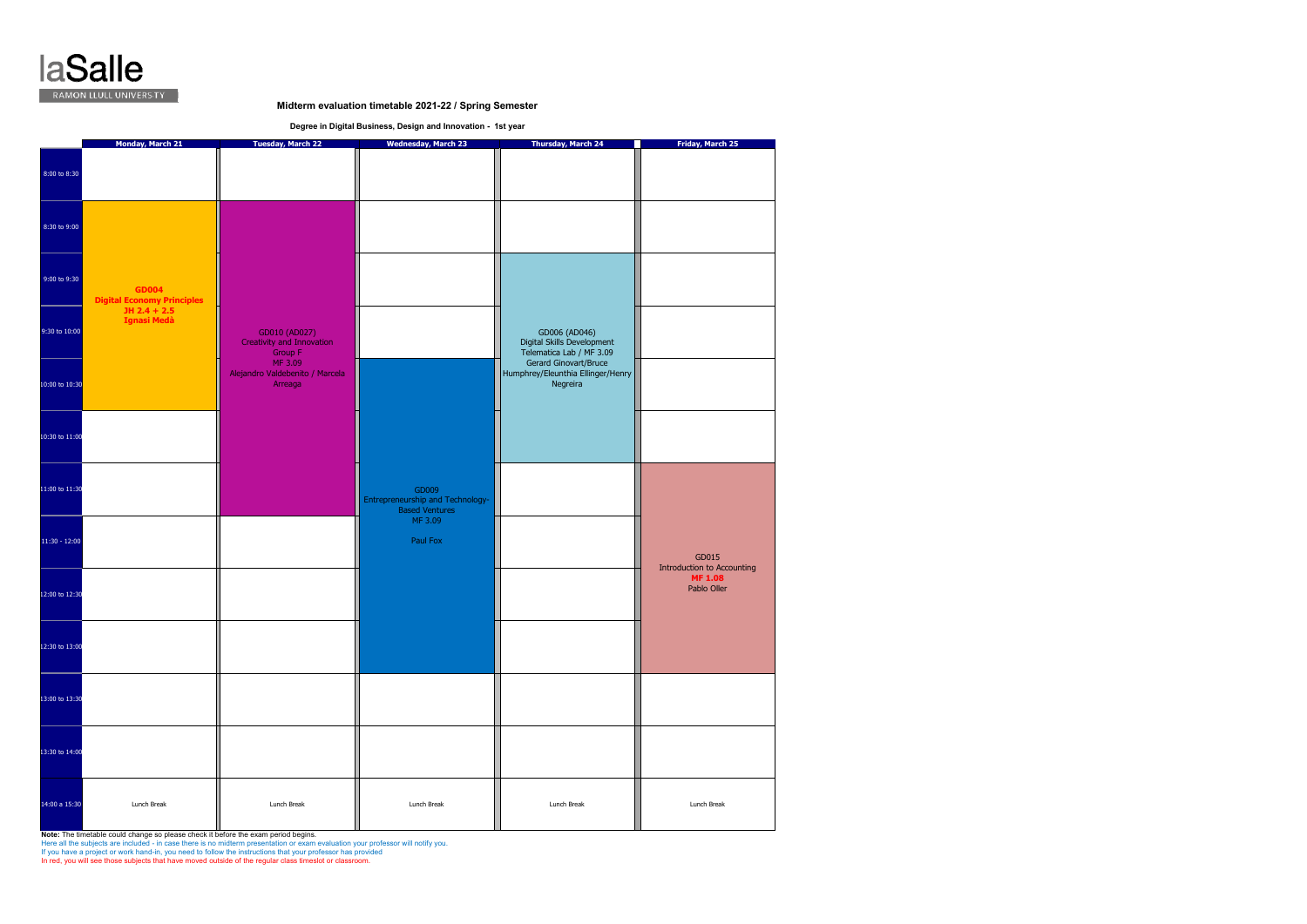

**Midterm evaluation timetable 2021-22 / Spring Semester**

**Degree in Digital Business, Design and Innovation - 2nd year** 

|                    | Monday, March 21                                                                                        | <b>Tuesday, March 22</b>                                                                      | <b>Wednesday, March 23</b>                                     | <b>Thursday, March 24</b>                              | Friday, March 25                                                     |
|--------------------|---------------------------------------------------------------------------------------------------------|-----------------------------------------------------------------------------------------------|----------------------------------------------------------------|--------------------------------------------------------|----------------------------------------------------------------------|
| 8:00 to 8:30       |                                                                                                         |                                                                                               |                                                                |                                                        |                                                                      |
| 8:30 to 9:00       |                                                                                                         |                                                                                               |                                                                |                                                        |                                                                      |
| 9:00 to 9:30       |                                                                                                         |                                                                                               |                                                                |                                                        |                                                                      |
| 9:30 to 10:00      |                                                                                                         |                                                                                               | GD012<br><b>Managing Projects</b><br>MF 4.16 (Sala Volskwagen) |                                                        |                                                                      |
| 10:00 to 10:30     |                                                                                                         |                                                                                               | Eleunthia Ellinger                                             | GD021<br>R&D&I Management<br>MF 4.16 (Sala Volskwagen) |                                                                      |
| $10:30$ to $11:00$ | GD017<br>Investment and Financial Management for<br>Technology-Based Firms<br>MF 4.16 (Sala Volskwagen) | GD019<br>Strategic Management and Innovation for<br>New Ventures<br>MF 4.16 (Sala Volskwagen) |                                                                | Xavier Castillo                                        |                                                                      |
| 11:00 to 11:30     | Ute Sonja Busam                                                                                         | Jose Luis Marin                                                                               |                                                                |                                                        |                                                                      |
| $11:30 - 12:00$    |                                                                                                         |                                                                                               |                                                                |                                                        |                                                                      |
| 12:00 to 12:30     |                                                                                                         |                                                                                               |                                                                |                                                        | GD022<br><b>T Start Pre Accelerator</b><br>MF 4.16 (Sala Volskwagen) |
| 12:30 to 13:00     |                                                                                                         |                                                                                               | GD014 (AD039)<br>eCommerce<br>MF 4.16 (Sala Volskwagen)        |                                                        | Miquel Subirat / Alexandra Romero                                    |
| 13:00 to 13:30     |                                                                                                         |                                                                                               | Montserrat Peñarroya                                           |                                                        |                                                                      |
| 13:30 to 14:00     |                                                                                                         |                                                                                               |                                                                |                                                        |                                                                      |
| 14:00 a 15:30      | Lunch Break                                                                                             | Lunch Break                                                                                   | Lunch Break                                                    | Lunch Break                                            | Lunch Break                                                          |

**Note:** The timetable could change so please check it before the exam period begins.<br>Here all the subjects are included - in case there is no midterm presentation or exam evaluation your professor will notify you.<br>If you h